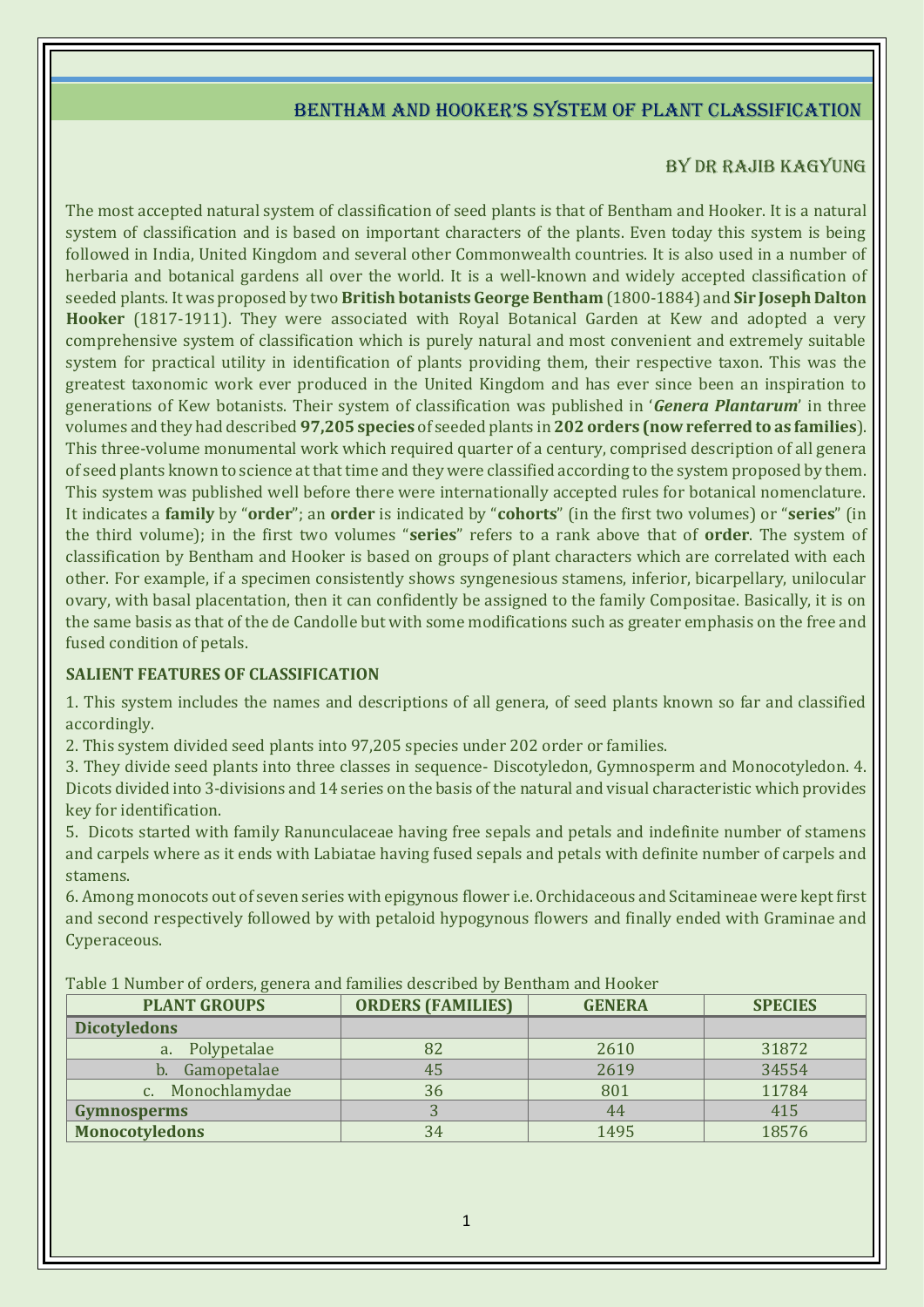### **OUTLINE OF CLASSIFICATION SYSTEM PROPOSED BY BENTHAM AND HOOKER**

An outline of this classification system is presented here, but we name Cohorts and Ordines (Ordos) of Bentham and Hooker, respectively as Orders and Families. The seeded plants are divided into three classes Dicotyledonae, Gymnospermae and Monocotyledonae.



#### **Class-I Dicotyledonae**

Seeds of dicotyledonous plants contain two cotyledons. Stem with open bundles. Leaves show reticulate venation. Flowers are tetramerous or pentamerous having four or five members in various floral whorls respectively.

It includes three sub-classes **Polypetalae, Gamopetalae and Monochlamydeae**.

#### **Sub-class 1. Polypetalae**:

Plants having flowers with free petals come under polypetalae. The flowers are with distinct calyx and corolla. It is further divided into three series-**Thalamiflorae, Disciflorae and Calyciflorae**.

#### **Series-I Thalamiflorae**

It includes plants having flowers with dome or conical thalamus. Ovary is superior. Petals and stamens hypogynous, Disc present. Thalamiflorae includes **6 orders and 34 families**. The six orders or cohorts and the respective families are

### **Orders or cohorts**

- I. **Ranales** : Families: Ranunculaceae, Dilleniaceae, Calycanthaceae, Magnoliaceae, Anonaceae, Menispermaceae, Berberideae, and Nymphaceae.
- II. **Paraietales :** Families: Sarraceniaceae, Papaveraceae, Cruciferae, Capparideae, Resedaceae, Cistineae, Violarieae, Canellaceae and Bixineae.
- III. **Polygalineae** : Families Pittosporeae, Tremandreae, Polygalae and Vochysiaceaaaaae.
- IV. **Caryophyllineae:** Families: Frankeniaceae, Caryophylleae, Portulaceae and Tamariscinea.
- V. **Guttiferales:** Families: Elatineae, Hypericineae, Guttiferae, Ternstroemiaceae, Dipterocarpeae and Chlenaceae; and
- VI. **Malvales:** Families: Malvaceae, Sterculiaceae and Tiliaceae.

#### **Series- II Disciflorae**

It includes flowers having prominent disc- shaped thalamus below the ovary. Ovary is superior. Disciflorae is divided into **4 orders and 23 families**. The four orders or cohorts and the respective families of Disciflorae are **Orders or cohorts**

I. **Geraniales:** Families: Lineae, Humiriaceae, Malpighiaceae, Zygophylleae, Geraniaceae, Rutaceae, Simarubeae, Ochnaceae, Burseraceae, Meliaceae and Chailletiaceae.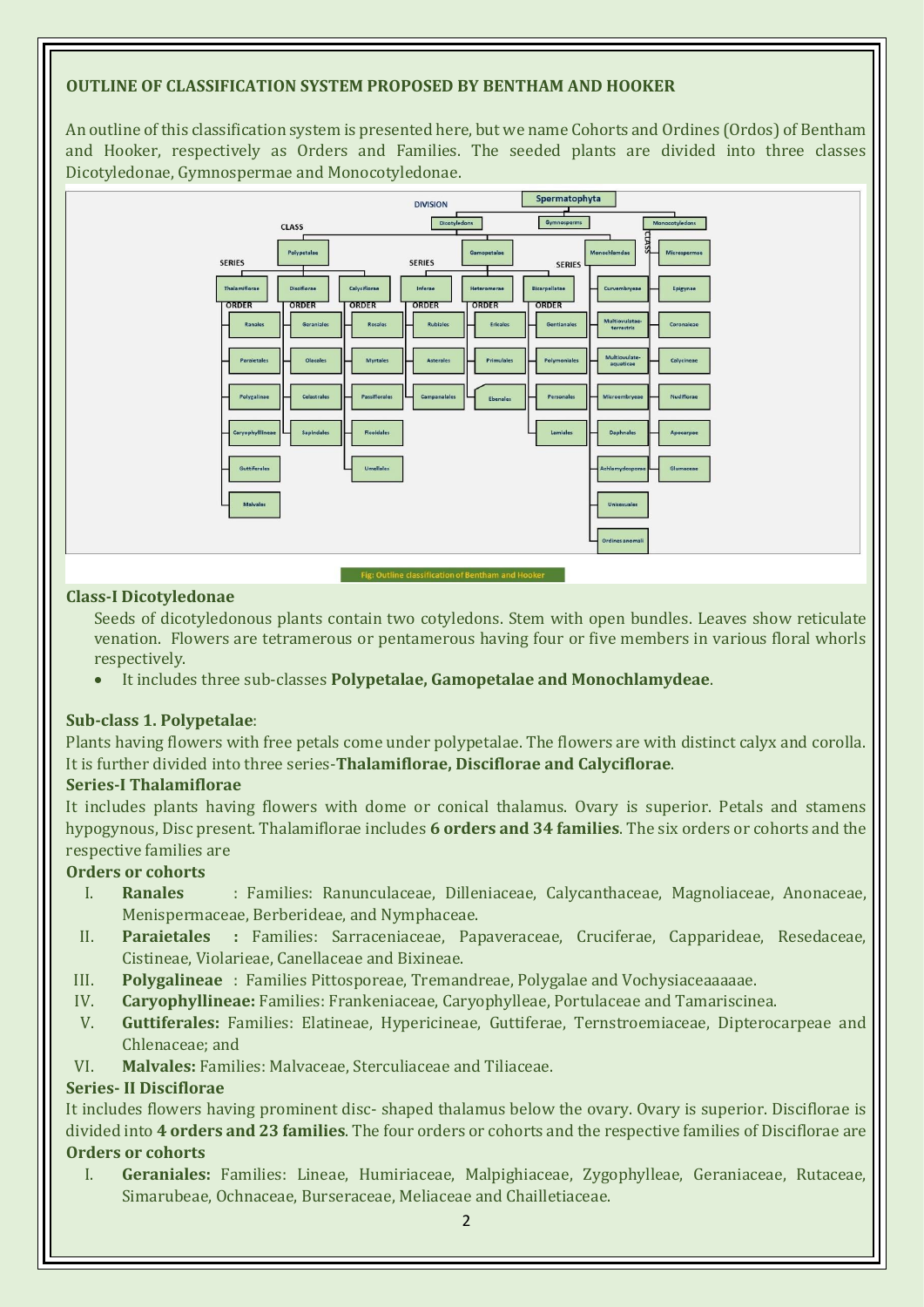- II. **Olacales:** Families: Olacineae, Ilicineae and Cyrillaceae.
- III. **Celastrales:** Families: Celastrineae, Stackhousieae, Rhamneae and Mpelideae; and
- IV. **Sapindales :** Families: Sapindaceae, Sabiaceae, Anacardiaceae, Coriariae and Moringeae.

# **Series-III Calyciflorae**

It includes plants having flowers with cup- shaped thalamus. Ovary is superior or inferior sometimes half inferior. Calyciflorae includes 5 orders and 27 families. The five orders or cohorts of Calyciflorae and their respective families are

## **Orders or cohorts**

- I. **Rosales:** Families: Connaraceae, Leguminosae, Rosaceae, Saxifragaceae,Crassulaceae, Droseraceae, Hamamelideae, Bruniaceae and Halorageae.
- II. **Myrtales:** Families: Rhizophoreae, Combretaceae, Myrtaceae, Melastomaceae, Lythrarieae and Onagrarieae.
- III. **Passiflorales:** Families: Samydaceae, Loaseae, Turneraceae, Passifloreae, Cucurbitaceae, Begoniaceae and Datisceae.
- IV. **Ficoidales :** Families: Cacteae and Ficioideae; and
- V. **Umbellales:** Families: Umbelliferae, Araliaceae and Cornacea).

## **Sub-class 2. Gamopetalae**

Plants having flowers with petals, which are either partially or completely fused to one another are placed under Gamopetalae. The sepals and petals are distinct. Gamopetalae is further divided into three series-**Inferae, Heteromerae and Bicarpellatae**.

### **Series-I Inferae**

The flowers are epigynous and ovary is inferior. Inferae includes 3 orders and 9 families. The three cohorts of Inferae are

### **Orders or cohorts**

- I. **Rubiales:** Families: Caprifoliaceae and Rubiaceae.
- II. **Asterales:** Families: Valerianeae, Dipsaceae, Calcereae and Compositae; and
- III. **Campanales:** Families: Stylidieae, Goodenovieae and Campanulaceae.

# **Series-II Heteromerae**

The flowers are hypogynous and ovary is superior with more than two carpels. Heteromerae includes 3 orders and 12 families. The three cohorts of Heteromearae are

### **Orders or cohorts**

- I. **Ericales :** Families: Vacciniaceae, Ericaceae, Monotropeae, Epacrideae, Diapensiaceae and Lennoaceae.
- II. **Primulales:** Families: Plumbagineae,Primulaceae and Myrsineae; and
- III. **Ebenales:** Families: Sapotaceae, Ebenaceae and Styraceae.

### **Series-III Bicarpellatae**

The flowers are hypogynous and ovary is superior with two carpels only. Bicarpellatae includes 4 orders and 24 families. The four orders or cohorts of Bicarpellatae are

### **Orders or cohorts**

- I. **Gentianales:** Families: Oleaceae, Salvadoraceae, Apocynaceae, Asclepiadeae, Loganiaceae and Gentianeae.
- II. **Polemoniales:** Families: Polemoniaceae, Hydrophyllaceae, Boragineae, Convolvulaceae and Solanaceae.
- III. **Personales:** Families: Scrophularineae, Orobranchaceae, Lentibularieae, Columelliaceae, Gesneraceae, Bignoniaceae, Pedalineae and Acanthaceae; and
- IV. **Lamiales :** Families: Myoporineae, Selagineae, Verbenaceae, Labiatae and Plantagineae.

# **Sub-class 3. Monochlamydeae**

Plants having flowers with single whorl of perianth are placed under Monochlamydeae. Flowers are incomplete. The sepals and petals are not distinguished and they are called perianth. Tepals are present in two whorls. Sometimes both the whorls are absent. Monochlamydeae includes 8 series and 36 families.

**(i) Curembryeae** (embryo curved round the endosperm, ovule usually one). Curembryeae is represented by families like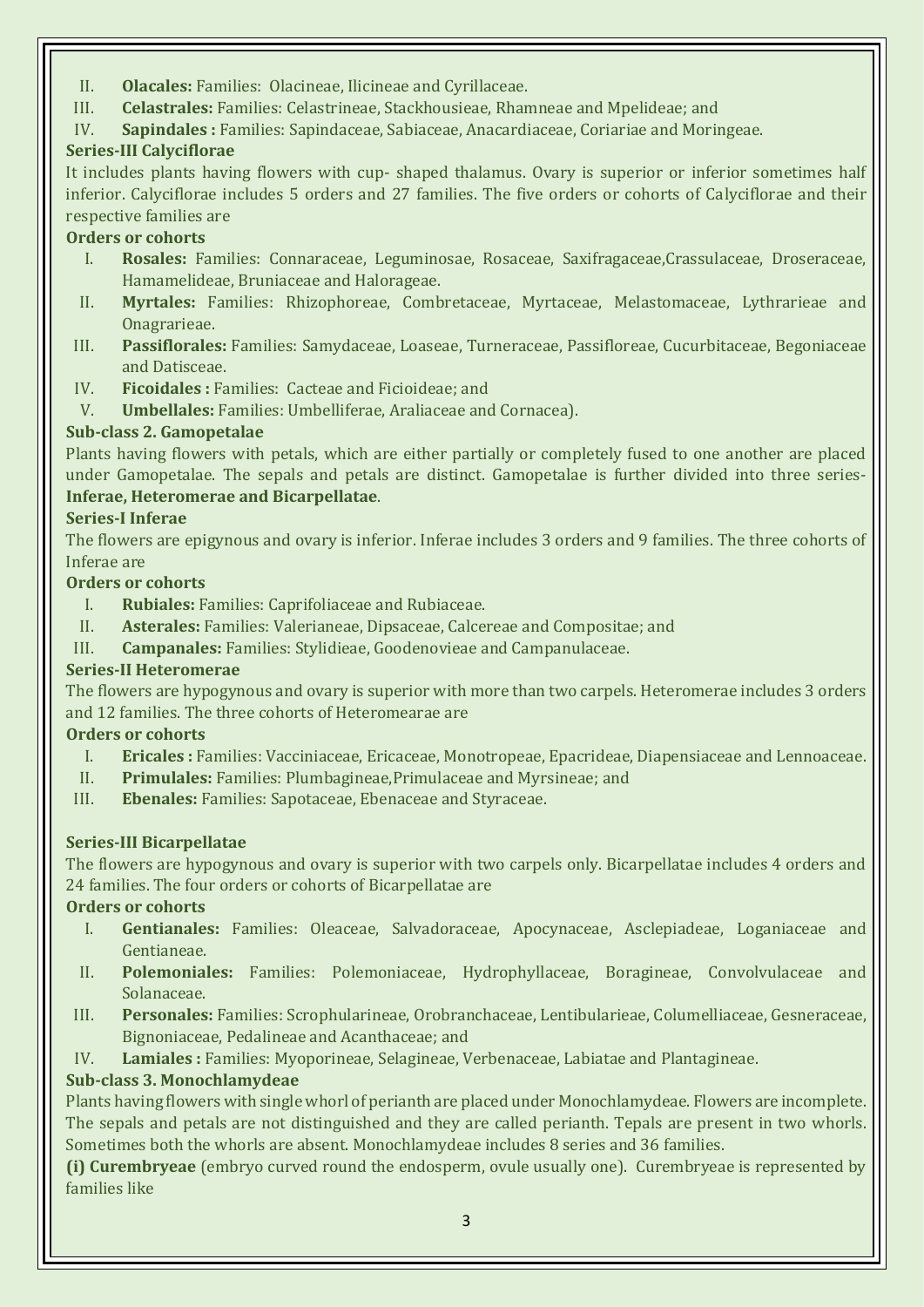Nyctagineae, Illecebraceae, Amarantaceae, Chenopodiaceae, Phytolaccaceae, Batideae and Polygonaceae.

(ii) **Multiovulate aquaticae** (aquatics with numerous ovules). It is represented by a single family of Podostemonaceae.

(iii) **Multiovulate terrestris** (terrestrial plants with numerous ovules). The various families of the series are Nepenthaceae, Cytinaceae and Aristolochiaceae.

**(iv) Microembryeae** (embryo very small in copious endosperm). Piperaceae, Chlorantaceae, Myristiceae and Monimiaceae are its representative families.

**(v) Daphnales** (ovary usually with one carpel and single ovule). Daphnales is represented by families like Laurineae, Proteaceae, Thymelaceae, Penaeaceae and Elaeagnaceae.

**(vi) Achlamydosporae** (ovary usually inferior, unilocular and one to three ovuled). It is represented by families like Loranthacceae, Santalaceae and Balanophoreae.

**(vii) Unisexualis** (flowers unisexual). The various families of Unisexualis are Euphorbiaceae, Balanopeae, Urticaceae, Platanaceae, Leitnerieae, Juglandeae, Myricaceae, Casuarineae and Cupuliferae.

**(viii) Ordines anomali** (the families of uncertain relationship were placed in this series). The various families of Ordines anomaly are Salicineae, Lacistemaceae, Empetraceae and Cerastophlleae.

### **Class II Gymnospermae**

The members of this class have naked ovules or seeds. Ovary is absent and gymnospermae includes three families –

Family I. **Gnetaceae**

Family I. **Coniferae and**

Family I. **Cycadaceae**.

#### **Class-III Monocotyledons**

Usually herbs, some are shrubs, seed with one cotyledon in embryo. It includes seven series, viz

**Series (i) Microspermae** (ovary inferior, seeds very small). The various families of Microspermae are Hydrocharideae, Burmanniaceae and Orchideae.

**Series (ii) Epigynae** (ovary usually inferior, seeds large). The various families of Epigynae are Scitamineae, Bromeliaceae, Haemodoraceae, Iirideae, Amaryllideae,Taccaceae and Dioscoreaceae.

**Series (iii) Coronarieae** (perianth petaloid, ovary superior). The various families of Coronarieae are Roxburghiaceae, Liliaceae, Pontederiaceae, Philydraceae, Xyrideae, Mayaceae,. Commelinaceae and Rapateaceae.

**Series (iv) Calycinae** (perianth sepaloid, ovary superior). Calycinae include families like Flagellarieae, Juncaceae and Palmae.

**Series (v) Nudiflorae** (perianth mostly lacking, ovary superior). Nudiflorae include the families like Pandaneae, Cyclanthaceae,Typhaceae, Aroideae and Lemnaceae.

**Series (vi) Apocarpae** (carpels free). The Apocarpae is represented by families like Triurideae, Alismaceae and Naiadaceae. **Series (vii) Glumaceae** (perianth small, scale-like or chaffy). The Glumaceae is represented by families like Eriocauleae, Centrolepideae, Restiaceae, Cyperaceae and Gramineae.

### **MERITS AND DEMERITS OF BENTHAM AND HOOKER'S SYSTEM OF CLASSIFICATION**

From this classification, it is understood that if we proceed from the beginning considering the morphological characters of a species we can easily identify it to place it in its specific taxon not a single classification can claim to be perfect, satisfactory and free of vice. This fact forms the basis for the wide array of classificatory systems from time to time. The above system is no exception and a number of its merits and demerits have come to limelight.

#### **MERITS**

1. Bentham and Hooker's classification is the most natural system, based on actual examination of specimens.

2. The description of plants is quite accurate and reliable.

3. As it is easy to follow, it is used as a key for the identification of plants in Kew herbarium and several other herbaria of the world.

4. Although this system is natural, most of the aspects of this system show affinity to modern concepts of evolution. For example, the order Ranales, which is the first order in the arrangement of plants, has been given